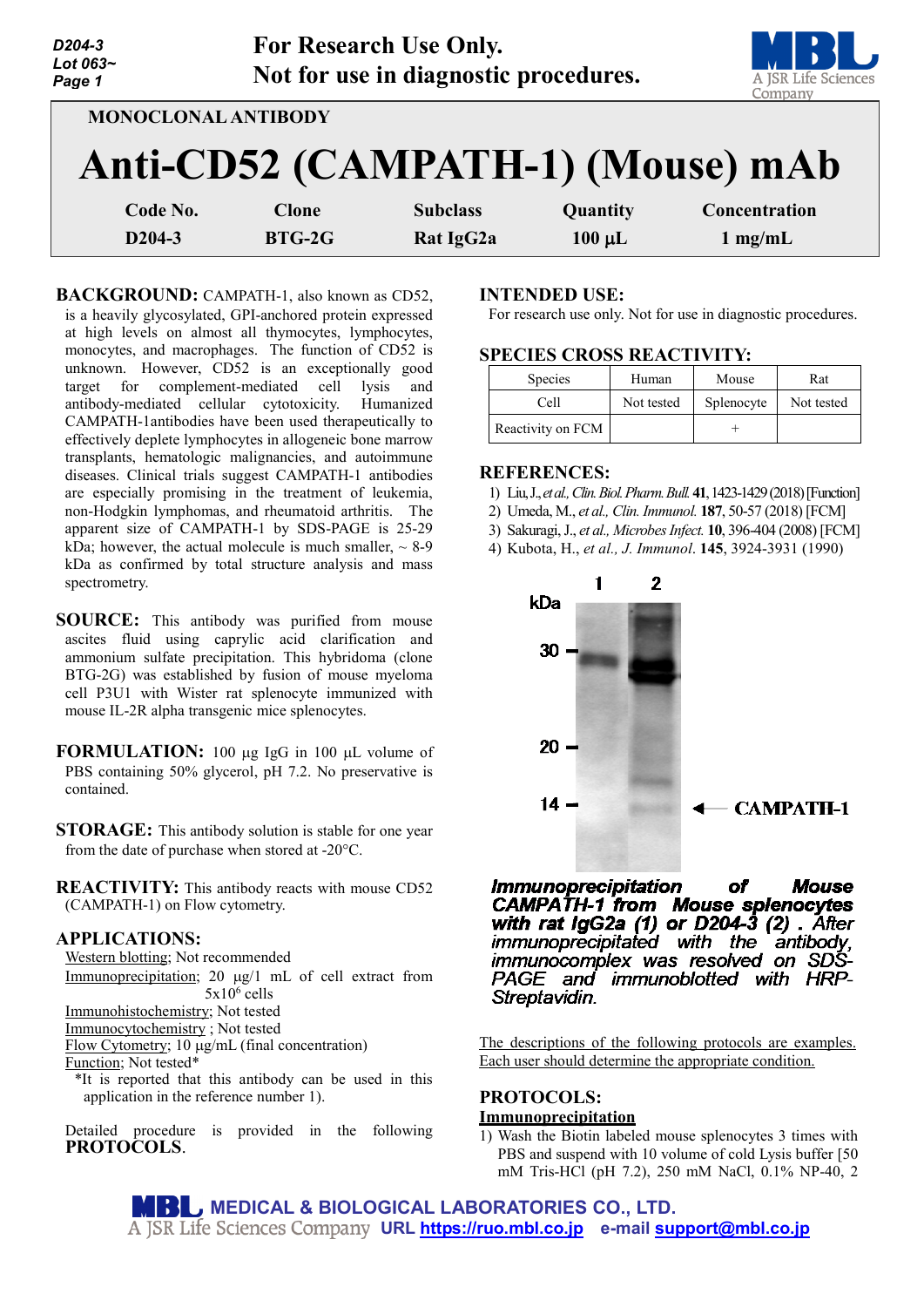mM EDTA, 10% glycerol] containing appropriate protease inhibitors. Incubate it at 4°C with rotating for 30 minutes, then sonicate briefly (up to 10 seconds).

- 2) Centrifuge the tube at 12,000 x g for 10 minutes at  $4^{\circ}$ C and transfer the supernatant to another tube.
- 3) Add primary antibody as suggest in the **APPLICATIONS** into 1 mL of the supernatant. Mix well and incubate with gentle agitation for 30-120 minutes at 4°C. Add 30 µL of 50% protein G agarose beads resuspended in the cold Lysis buffer. Mix well and incubate with gentle agitation for 60 minutes at 4°C.
- 4) Wash the beads 3-5 times with the cold Lysis buffer (centrifuge the tube at 2,500 x g for 10 seconds).
- 5) Resuspend the beads in 20 µL of Laemmli's sample buffer and boil the samples for 2 minutes and centrifuge. Load 10 µL of the sample per lane in a 1 mm thick SDS-polyacrylamide gel for electrophoresis.
- 6) Blot the protein to a polyvinylidene difluoride (PVDF) membrane at 1 mA/cm<sup>2</sup> for 1 hour in a semi-dry transfer system (Transfer Buffer: 25 mM Tris, 190 mM glycine, 20% MeOH). See the manufacture's manual for precise transfer procedure.
- 7) To reduce nonspecific binding, soak the membrane in 10% skimmed milk (in PBS, pH 7.2) for 1 hour at room temperature, or overnight at 4°C.
- 8) Incubate the membrane with 1:10,000 of HRP-conjugated streptavidin diluted with 1% skimmed milk (in PBS, pH 7.2) for 1 hour at room temperature.
- 9) Wash the membrane with PBS (5 minutes x 6 times).
- 10) Wipe excess buffer on the membrane, then incubate it with appropriate chemiluminescence reagent for 1 minute. Remove extra reagent from the membrane by dabbing with paper towel, and seal it in plastic wrap.
- 11) Expose to an X-ray film in a dark room for 5 minutes. Develop the film as usual. The condition for exposure and development may vary.

(Positive control for immunoprecipitation; Mouse splenocyte)



**Flow cytometric analysis of Mouse** CAMPATH-1/CD52 expression on **Mouse spienocytes.** Open histogram indicates the reaction of Isotypic control to the cells. Shaded histogram indicates the reaction of D204-3 to the cells.

## **Flow cytometric analysis for floating cells Protocol 1**

We usually use Fisher tubes or equivalents as reaction tubes for all step described below.

- 1) Wash the cells 3 times with washing buffer [PBS containing 2% fetal calf serum (FCS) and 0.09% NaN3]. \*Azide may react with copper or lead in plumbing system to form explosive metal azides. Therefore, always flush plenty of water when disposing materials containing azide into drain.
- 2) Resuspend the cells with washing buffer  $(5x10^6)$ cells/mL).
- 3) Add 50 µL of the cell suspension into each tube, and centrifuge at 500 x g for 1 minute at room temperature  $(20~25$ °C). Remove supernatant by careful aspiration.
- 4) Add 10 µL of Clear Back (human Fc receptor blocking reagent, MBL; code no. MTG-001) to the cell pellet after tapping. Mix well and incubate for 5 minutes at room temperature. n
- 5) Add 30  $\mu$ L of primary antibody diluted with the washing buffer as suggested in the **APPLICATIONS**. Mix well and incubate for 30 minutes at room temperature.
- 6) Add 1 mL of the washing buffer followed by centrifugation at 500 x g for 1 minute at room temperature. Remove supernatant by careful aspiration.
- 7) Add 20 µL of 1:100 FITC conjugated anti-rat IgG (Pharmingen: code no.554016) diluted with the washing buffer. Mix well and incubate for 15 minutes at room temperature.
- 8) Add 1 mL of the washing buffer followed by centrifugation at 500 x g for 1 minute at room temperature. Remove supernatant by careful aspiration.
- 9) Resuspend the cells with 500 µL of the washing buffer and analyze by a flow cytometer.

# **Protocol 2**

We usually use Fisher tubes or equivalents as reaction tubes for all step described below.

- 1) Wash the cells 3 times with washing buffer [PBS containing  $2\%$  fetal calf serum (FCS) and  $0.09\%$  NaN<sub>3</sub>].
- 2) Resuspend the cells with Clear Back (MBL; code no.  $MTG-001$ ) (5x10<sup>6</sup> cells/mL).
- 3) Add 30 µL of primary antibody diluted with the washing buffer as suggested in the **APPLICATIONS** into each tube.
- 4) Add 50 µL of the cell suspension into each tube. Mix well and incubate for 30 minutes at room temperature.
- 5) Add 1 mL of the washing buffer followed by centrifugation at 500 x g for 1 minute at room temperature. Remove supernatant by careful aspiration.
- 6) Resuspend the cells with 50  $\mu$ L of the washing buffer.
- 7) Add 30 µL of 1:100 FITC conjugated anti-rat IgG (Pharmingen: code no.554016) diluted with the washing buffer into each tube. Mix well and incubate for 15 minutes at room temperature.
- 8) Add 1 mL of the washing buffer followed by centrifugation at 500 x g for 1 minute at room temperature. Remove supernatant by careful aspiration.
- 9) Resuspend the cells with 500 µL of the washing buffer and analyze by a flow cytometer.

(Positive control for flow cytometry; Mouse splenocyte)